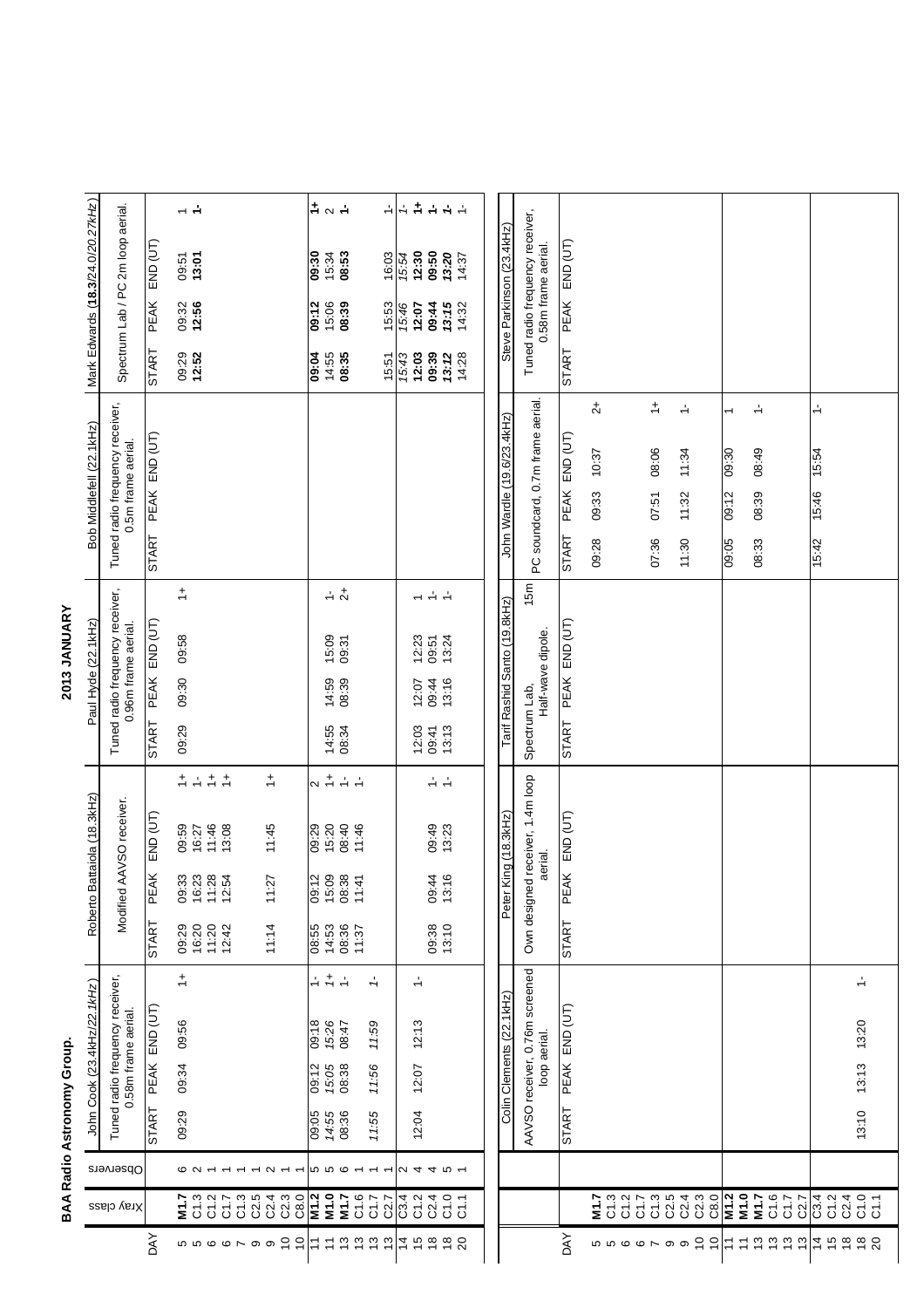| i |
|---|
|   |
|   |
|   |
|   |
| l |
| ٠ |
|   |
|   |
|   |
|   |
|   |
|   |
|   |
| í |
|   |
|   |
|   |
|   |
|   |

2013 JANUARY

|                            | Mark Horn (23.4kHz)             | Tuned radio frequency receiver,<br>0.58m frame aerial. | PEAK END (UT)<br>START |               |                                                                                                                                    |  |                   |       |                                          |                |               |                      |        |  |                         |               |  |
|----------------------------|---------------------------------|--------------------------------------------------------|------------------------|---------------|------------------------------------------------------------------------------------------------------------------------------------|--|-------------------|-------|------------------------------------------|----------------|---------------|----------------------|--------|--|-------------------------|---------------|--|
|                            |                                 |                                                        |                        | $\frac{1}{2}$ |                                                                                                                                    |  | $\mathbf{\Omega}$ |       |                                          |                | $\sim$ $\sim$ | $\frac{1}{\sqrt{2}}$ |        |  |                         | $\frac{1}{2}$ |  |
|                            | Martyn Kinder (19.6kHz/22.1khz) | Tuned radio frequency receiver,<br>0.58m frame aerial. | PEAK END (UT)          | 09:33 09:36   |                                                                                                                                    |  | 09:37 10:15       | 09:45 |                                          | 09:25<br>15:28 |               | 08:46                |        |  | 12:16<br>09:46          | 13:19         |  |
|                            |                                 |                                                        |                        |               |                                                                                                                                    |  |                   | 09:36 |                                          | 09:11<br>15:05 |               | 08:39                |        |  | 12:07<br>09:43<br>13:14 |               |  |
|                            |                                 |                                                        | START                  | 09:28         |                                                                                                                                    |  | 09:33             | 09:25 |                                          | 08:46          | 14:54         | 08:36                |        |  | $12.03$<br>09:41        | 13:12         |  |
| 2013 JANUARY               | John Elliott (21.7kHz)          | Spectrum Lab, 0.5m frame aerial.                       | PEAK END (UT)<br>START |               |                                                                                                                                    |  |                   |       | $\frac{1}{2}$<br>17:58<br>17:52<br>17:50 |                |               |                      |        |  |                         |               |  |
|                            | Gordon Fiander (19.6/22.1kHz)   | PC sound card.                                         | PEAK END (UT)<br>START |               |                                                                                                                                    |  |                   |       |                                          |                |               |                      |        |  |                         |               |  |
| BAA Radio Astronomy Group. | Simon Dawes (various)           | PC soundcard and TRF receiver<br>with 1m loop aerial.  | START PEAK END (UT)    |               |                                                                                                                                    |  |                   |       |                                          |                |               |                      |        |  |                         |               |  |
|                            |                                 |                                                        |                        |               |                                                                                                                                    |  |                   |       |                                          |                |               |                      |        |  |                         |               |  |
|                            |                                 |                                                        |                        |               | E Q Q Q Q Q Q Q <mark>E E E</mark> Q Q <mark>Q</mark> Q Q Q Q Q<br>E Q Q Q Q Q Q Q <mark>E E E</mark> Q Q Q <mark>Q</mark> Q Q Q Q |  |                   |       |                                          |                |               |                      |        |  |                         |               |  |
|                            |                                 |                                                        | λX                     |               | <b>66106769</b>                                                                                                                    |  |                   | S     |                                          |                |               |                      | 5zzzzz |  |                         | # # # # #     |  |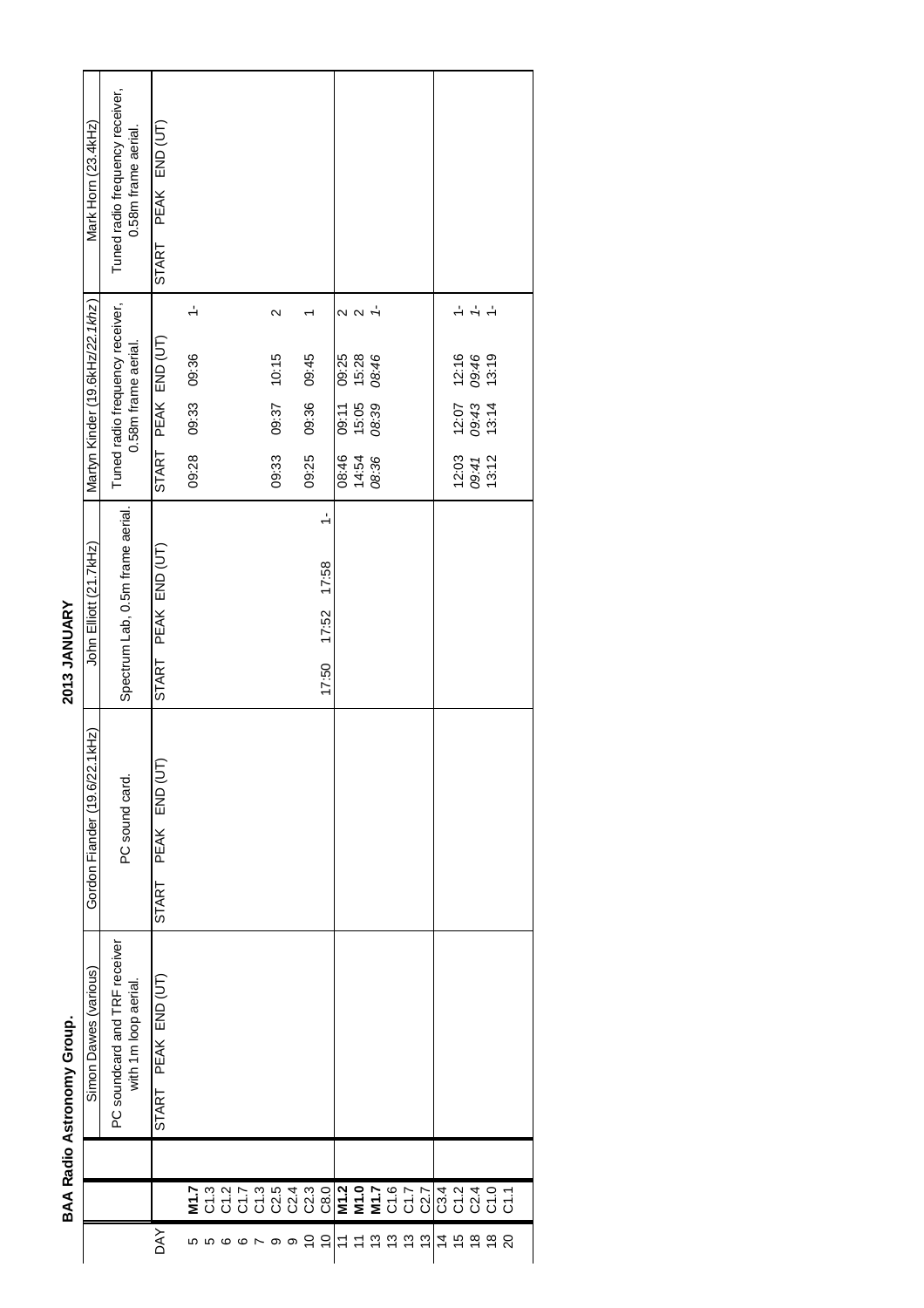

 $\overline{C}$ 

 $\mathsf{C} \qquad \blacksquare \mathsf{M} \qquad \blacksquare \mathsf{X} \longrightarrow \mathsf{Relative}$  sunspot number

 $\times$ 

 $\geq$ 

- Relative sunspot number



**Number of S.I.D's recorded.**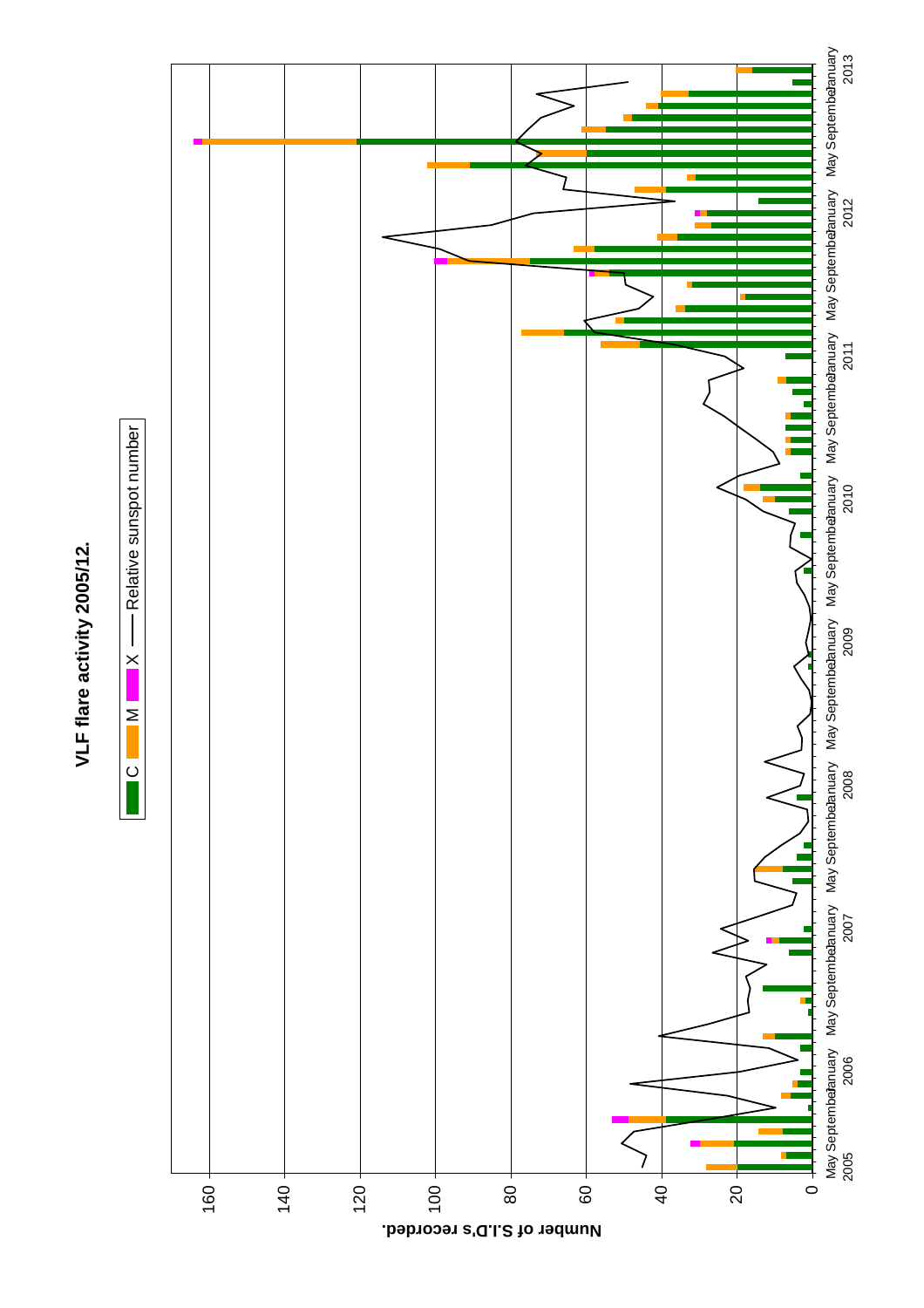## 2013 JANUARY

A small increase in activity has been recorded through January, with 16 C and 4 M-class flares recorded as SIDs. The two M1.7 flares were the most energetic in the GOES record for the entire month. The last 10 days of January were particularly quiet, with just 24 B, and 2 C-class flares recorded by GOES. These totals are surprisingly low given that there was plenty of visual sunspot activity over the first two weeks, with some larger and more complex groups to be seen.

The first SID to be recorded in the new year was from the M1.7 flare on the 5<sup>th</sup>. The Ramsloh 23.4kHz signal was off at the time, but I did record it at 22.1kHz:



I have added the GOES X-ray flux in black.

The second M1.7 flare was on the 13<sup>th</sup>, peaking around 08:39UT. Roberto Battaiola sent this chart of the SID, occurring just after the sunrise peak in signal strength:



Some of the weaker flares were also well recorded, notably the C1.0 flare around 13:15UT on the 18th. This recording by Colin Clements clearly shows the SID, despite some noise on the signal: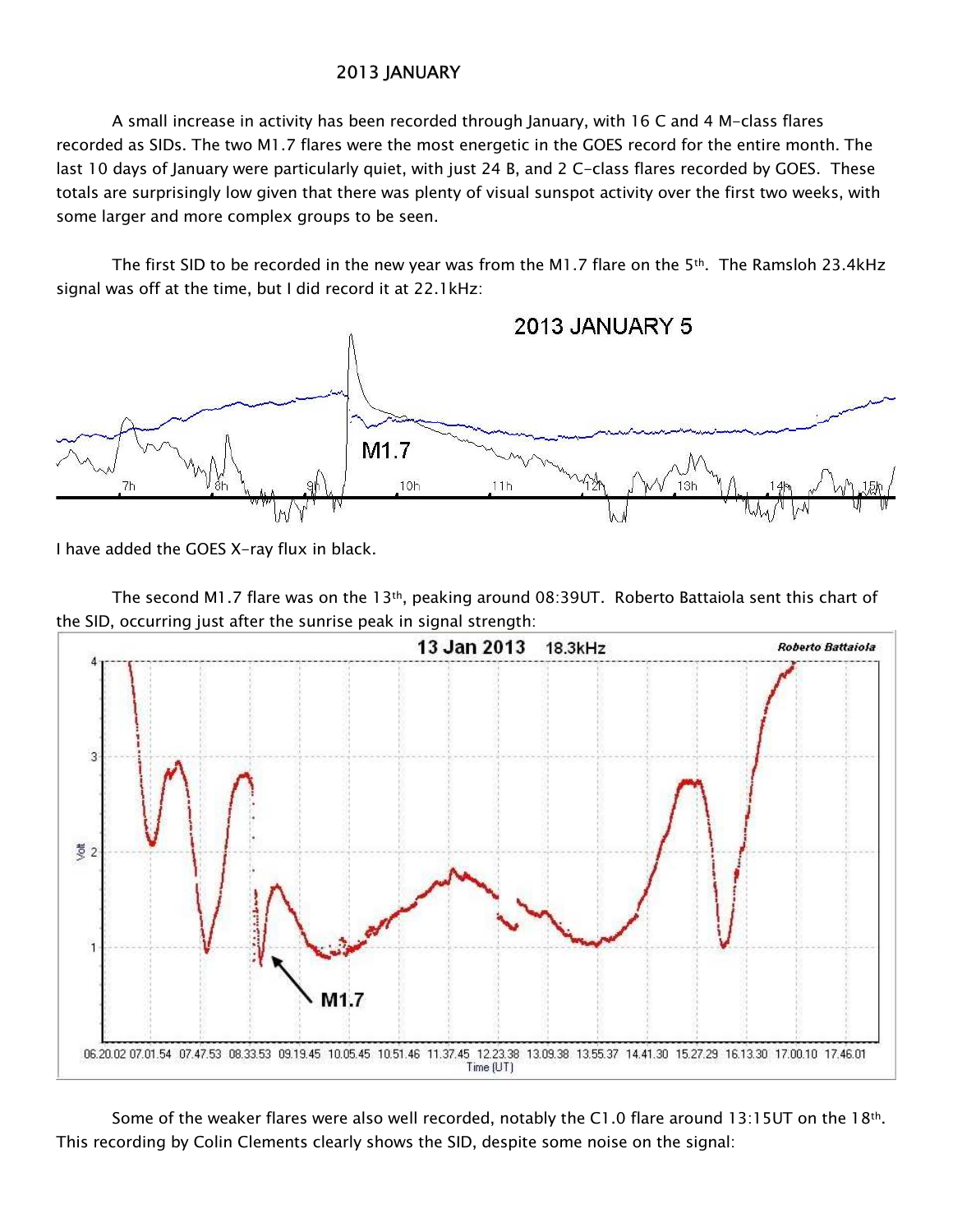

Martyn Kinder reported a double peaked SID from the C1.2 flare on the 15<sup>th</sup>. The GOES data shows a fast rise in X-ray flux to a single peak at 12:05UT with a fairly slow fall until 12:10. The X-ray flux then falls away more quickly. My own recording shows a very indistinct SID, just measurable.

## **MAGNETIC OBSERVATIONS.**

The disturbed period from the  $11<sup>th</sup>$  to  $14<sup>th</sup>$  was due to a Coronal Hole High Speed Stream. The disturbance was at a very low level, although the evening of the 13<sup>th</sup> was rather more turbulent. A CME associated with the M1.7 flare on the 13<sup>th</sup> arrived on the 17<sup>th</sup> with a mild disturbance lasting through the morning of the 18<sup>th</sup>. A filament eruption associated with AR1650 was detected in SOHO images about 19:00 on the 16<sup>th</sup>. The BGS reported a SI from this event at 17:32 on the 19<sup>th</sup>, although none of us managed to record it. The subsequent disturbance was better recorded, although again very mild. A further CHHSS was in progress from the 25<sup>th</sup>, when STEREO images reported CMEs and a filament eruption off the NE quadrant of the solar disc. We have not recorded any SI from the filament eruption, but some turbulence was recorded on the 27<sup>th</sup> and 28<sup>th</sup>.

Magnetic reports received from Gonzalo Vargas, Paul Hyde, Colin Clements and John Cook.

Reports and observations to John Cook, jacook@clara.co.uk